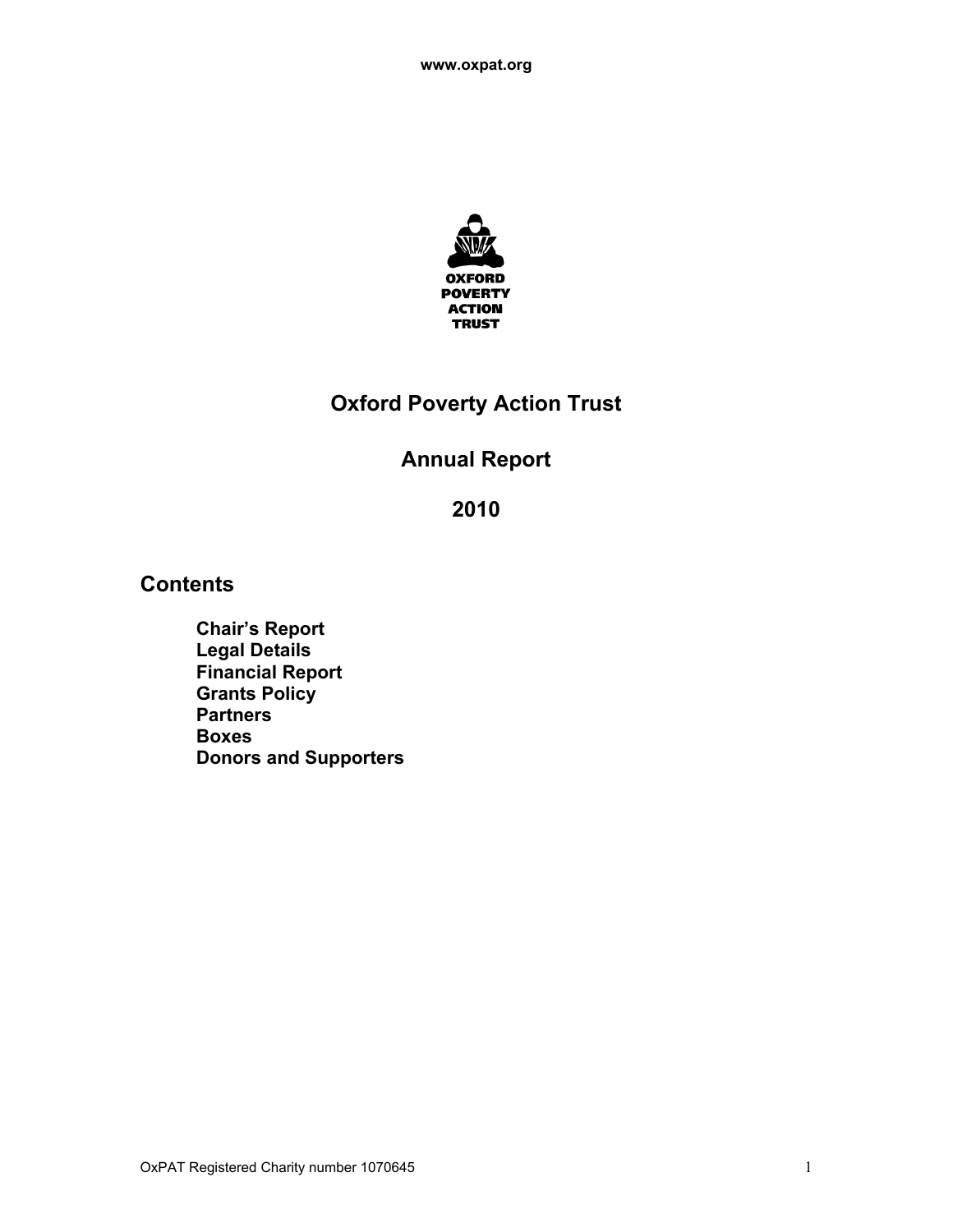# **1 Chair's Report 2010**

## **Background**

The Oxford Poverty Action Trust (OxPAT) was set up in 1996 by a committee including representatives of the City, University, police, churches and concerned citizens to meet the challenge of visible poverty in the streets and invisible poverty in hostels, bed-and-breakfast accommodation etc. Inspired by successful "Diverted Giving" schemes in Winchester and elsewhere, the aim was to establish an umbrella fund to receive donations from the public, including tourists, and distribute them to the existing agencies working to alleviate poverty. One of its aims was to help reduce street begging by persuading the public not to give directly to beggars, and thus fuel dependency on alcohol or drugs; and to provide a means whereby their generosity could be channeled more productively.

OxPAT raised well over £100,000 in its first 10 years, and is well on the way to raising a further £100,000. Money comes to us partly from collection boxes and partly from fund-raising events, but mostly from concerned citizens giving regularly by Gift-Aided bankers' orders.

## **Changes to the Committee**

There were no changes to officers during 2010. Ralph Hall, who has been helping us with leaflet and poster design, joined the committee. Sr Anne CSJB, Chaplain to the Homeless, provided an invaluable link with our client community. She retired at the end of the year. We gained a new Patron in Felicity Dick, Deputy Lord Lieutenant, who has already distinguished herself as our most pro-active Patron to date, a fund of enthusiasm and ideas.

## **Overview**

We have continued to hold monthly meetings and have continued to distribute the bulk of our grants to Core Agencies in accordance with our Grants Policy. The following were successful in their applications to be Core Agencies for the 2011 calendar year: Simon House, The Gatehouse, Elmore Community Services, Connection Floating Support Team (Oxford City), The Porch Steppin' Stone Centre, Julian Housing, O'Hanlon House and Two Saints (formerly ECHG). Aspire Oxfordshire Community Enterprise Ltd and the Church of God of Prophecy, Soup Kitchen will each be 50% share Core Agencies.

Until the closure of the Gap in the autumn we kept in touch with the Network through the attendance at their monthly meetings of one or another of Marieke Clarke, Sister Anne, and Meg Movshon. Since then Marieke has maintained contact through attendance at the quarterly meeting of the Single Homeless Group.

We have continued our links with Oxford students through Oxhub. Marc Kusicka, project coordinator for OHCV Homeless Action Group, was instrumental in a number of student fundraising initiatives. He was succeeded at year end by Rachel Holden. We are particularly grateful to the OUSU students who helped with our now annual street collection in May.

Ralph Hall and Oxford Design and Illustrators once again helped with design expertise enabling us to roll out updated posters and leaflets. Money received from S Michaels and All Saints Charities enabled us to revamp our small collection boxes, replacing them with smart new house shaped boxes which also offer greater security.

We held our traditional carol singing before Christmas and 2 schools took part - West Oxfordshire Primary School, and St Barnabas Primary School. We also sang carols at Oxford Station with the help of the Oxford City Singers.

We are extremely grateful to all our supporters, particularly our box collectors and – of course – the donors who give so generously in order that we may continue our efforts. We are also grateful to those organisations which have made grants towards our Administration Fund, thus enabling all the money received from donors to be distributed to agencies.

# **Deborah Ceadel Chair, February 2011**

# **2 Legal Details**

**Trust**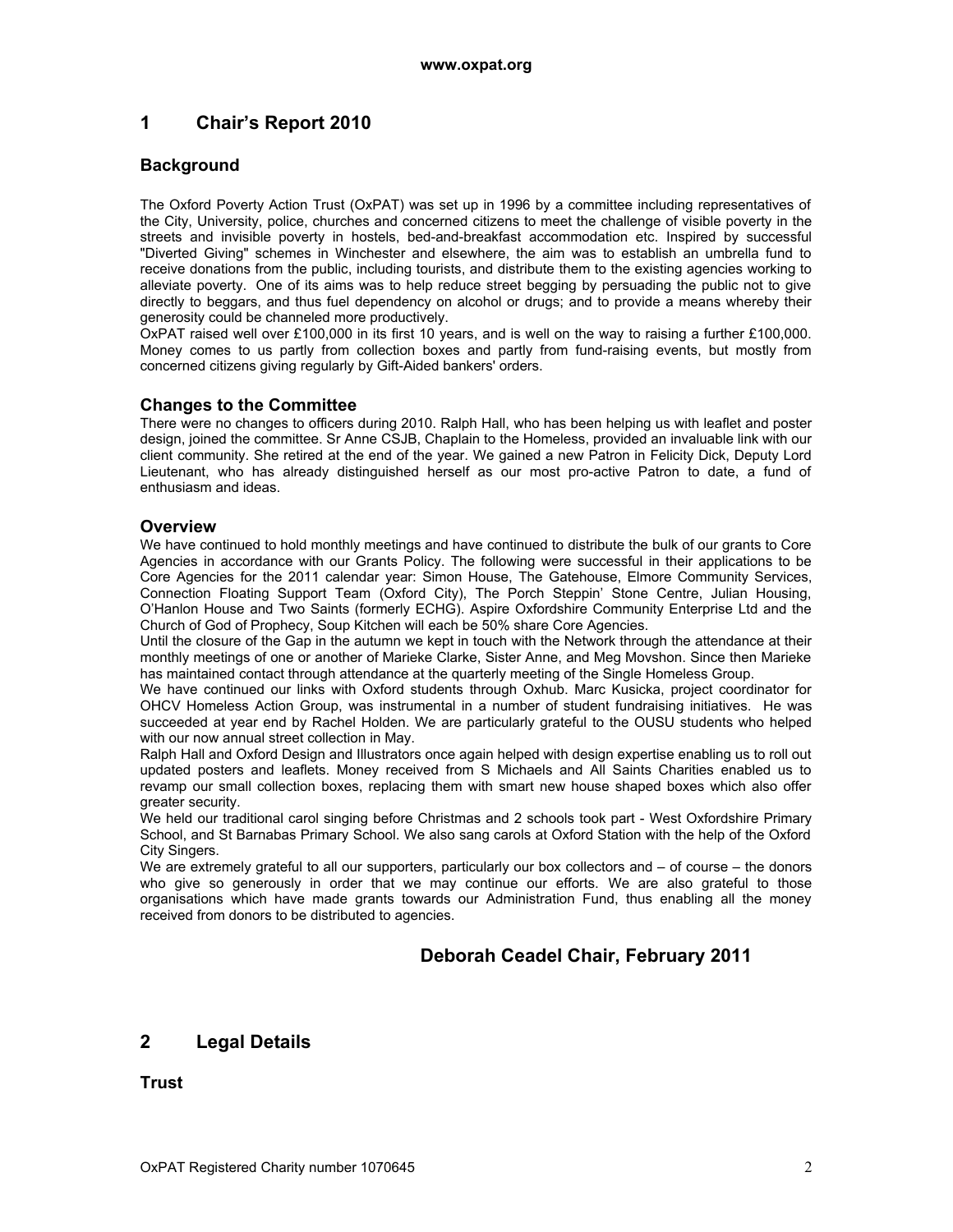The obiect of the Trust is "for the relief of the effects of poverty, sickness, disablement and old-age" in accordance with a Trust Deed made on 28<sup>th</sup> June 1998.

The Trust has been granted registration as a charity by the Charity Commissioners. The Charity Number is 1070645.

The Inland Revenue has accepted the Trust as a charity within the definition of section 506 (1) Income and Corporation Taxes Act 1998, as a result of which the Trust's income and gains are not taxable to the extent that they are applicable and applied to charitable purposes.

The registered address is 25 Woodstock Road, Oxford OX2 6HA.

During the calendar and accounting year 2010 the following acted as Trustees of the Oxford Poverty Action Trust (known as OxPAT) for some or all of the time:

Jerome Bertram Stephen Brown Deborah Ceadel Jonathan Clark Marieke Clarke Andrew Lack Meg Movshon Patrick Mulvihill Susanna Pressel

The Patrons of the Trust are: Rt Revd. John Pritchard, Bishop of Oxford Rt Revd. William Kenney CP Mrs. Felicity Dick DL

Gross income during the year 2010 was £20,109.08 Expenditure during the year 2010 was £20,855.04

The Charity's Bankers are: The Co-operative Bank, King's Valley, Yew Street, Stockport, Cheshire, SK4 2JU

Officers during the year 2010 were: Chair: Deborah Ceadel Secretary: Meg Movshon Treasurer: Jonathan Clark Fundraising expenses during the year 2010 were: none. The charity owns no functional property and there are no connected companies.

# **3 Financial Report**

#### **Grants**

As usual the bulk of OxPat's income was donated to our ten core agencies, listed in the table below in the section "EXP-Grants – Charities". The total paid out to core agencies in  $2010$  WaS £20,160 compared with £21, 590 in 2009. There was one extra agency in 2010 compared to 2009, which spread the funds a little more thinly, and our income was down compared with 2009, so each agency received less money from OxPAT than in 2009. One agency closed during the year (The Gap) so while their total grant was very much down compared to 2009, some money was thereby released for the other core agencies. Grants to individuals were only £348.93 in 2010, compared to £790 in 2009.

The total grants made by OxPAT in 2010 amounted **tO** £20,508,93

#### **Administration expenses**

Our administration expenses were as usual extremely small. We spent £113.11 on collection buckets and badges to support the annual street collection (listed as Maintenance in the table), and £233 to print brochures (Publicity in the table). This money came out of the grant made to us in 2009 by St Michael at the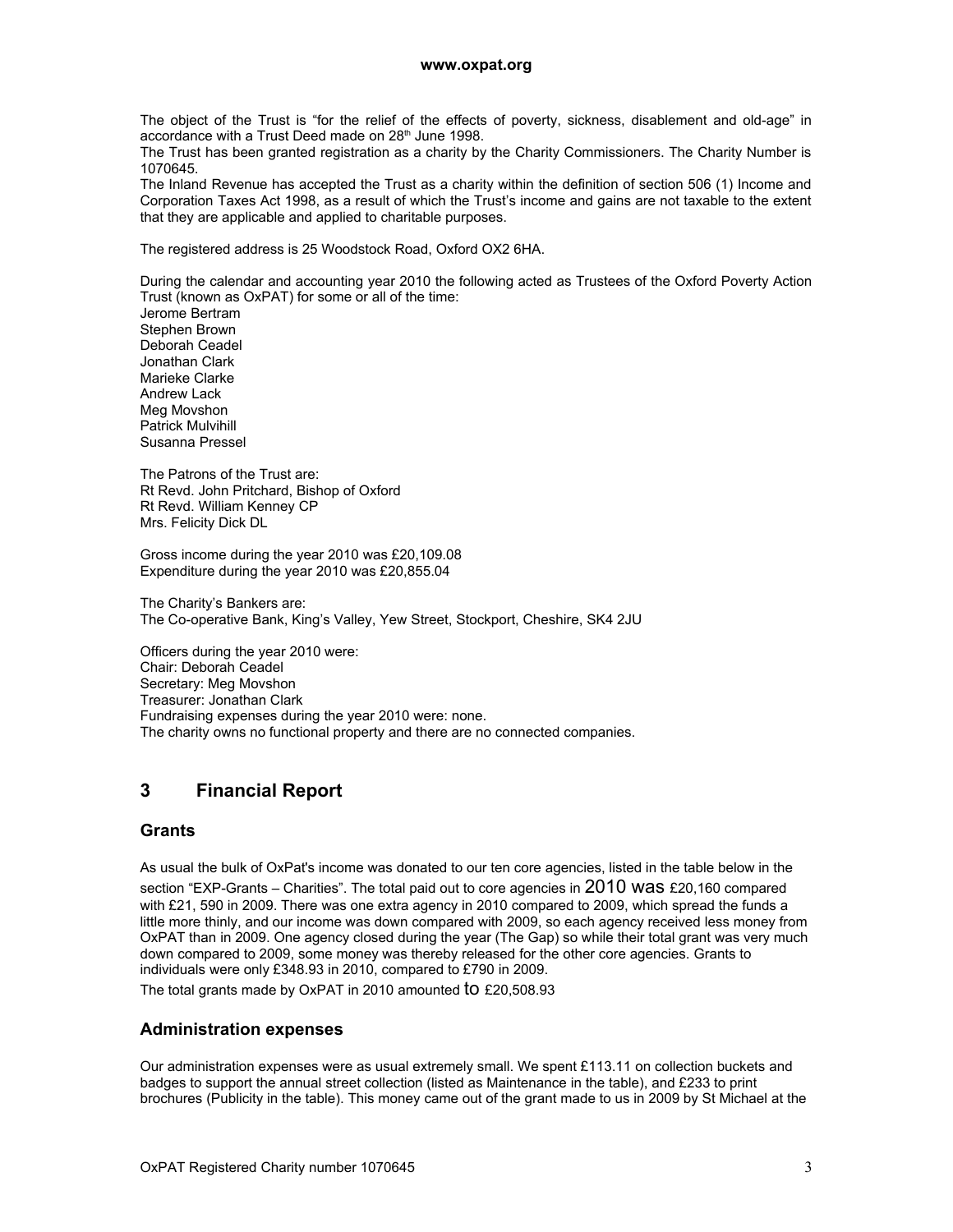Northgate, of which we have left £248.26. We also have our general administration fund which contains at year-end £517.63. That is an increase of £50 during the year, because when Costain kindly donated £200, they allowed us to reserve £50 for administration expenses. We spent nothing from that fund in 2010.

#### **Income**

Total income during the year was £20,109.08, compared with £24,174.42 in 2009. This is the first time since 2003 that our income has gone down. In the thirteen years OxPAT has been operating, we have collected more than £189,000.

Within the overall total there are ups and downs compared with last year, and I would like to highlight the following.

1. Box income was up £400 during the year. About half of that was due to the reinstatement of the Blackwell's box, and I like to think the improved collection boxes which we purchased in 2009 has contributed to the rest.

2. Fund raising was down by about £700. The street collection was not so good as in 2009, and we received less money from carol concerts.

3. W Lucy and Co was extremely generous to us this year, which more than made up for some shortfall from other organisations. In 2009 for example we received nearly £2000 from the student rag week which we didn't receive in 2010. We hope it will be our turn again soon. Amongst the colleges St Anne's JCR maintained their status as a very generous donor.

4. It seems churlish to mention it, but income from Places of Worship was significantly down in 2010 because St Aloysius did not repeat their magnificent donation of £4,000 which they gave us in 2009.

5. Private Donation (Gift Aid) hides the many generous individuals who make regular donations to us by standing order. Although the total was much the same at about £5,400 in both 2009 and 2010, the amount from monthly standing orders shot up from about £2,000 to almost £3,000. This made up for a couple of significant missing donations which we have been used to receiving as one-off's during the year. We also received another £1,400 or so back from the Inland Revenue which is recorded separately in the accounts, but which of course derives from this category.

6. Private Donation (Non-Gift Aid) is mainly occasional gifts from individuals via agencies such as Charities Trust, which allow people to donate to various charities in a tax efficient way (the gift aid has already been claimed back before we receive the money). In previous years we have received an anonymous donation via solicitors in this category of £2,000, which we didn't receive in 2010. Given that, it is quite pleasing that this category only fell by £700 compared to 2009.

Although our total income fell compared to 2009, there were some encouraging increases in some areas. We did not receive several large (£500+) donations which we have been used to receiving, and that is mainly why our income fell. Whether this is because of the current economic circumstances it is impossible to tell.

I would like to thank all of our donors, large and small, for their great generosity towards us. I would also like to thank our core agencies who I believe do excellent work. I have no doubt that the money we are able to pass to them is used very efficiently and effectively in support of people in Oxford who are homeless, or in danger of homelessness.

| <b>OXPAT Accounts 2010</b> |         |
|----------------------------|---------|
| <b>EXPENDITURE</b>         |         |
| EXP-Admin Sub-Account      |         |
| Maintenance                | £113.11 |
| Publicity                  | £233.00 |
| Total                      | £346.11 |

#### **Jonathan Clark, OxPAT Treasurer, January 2011**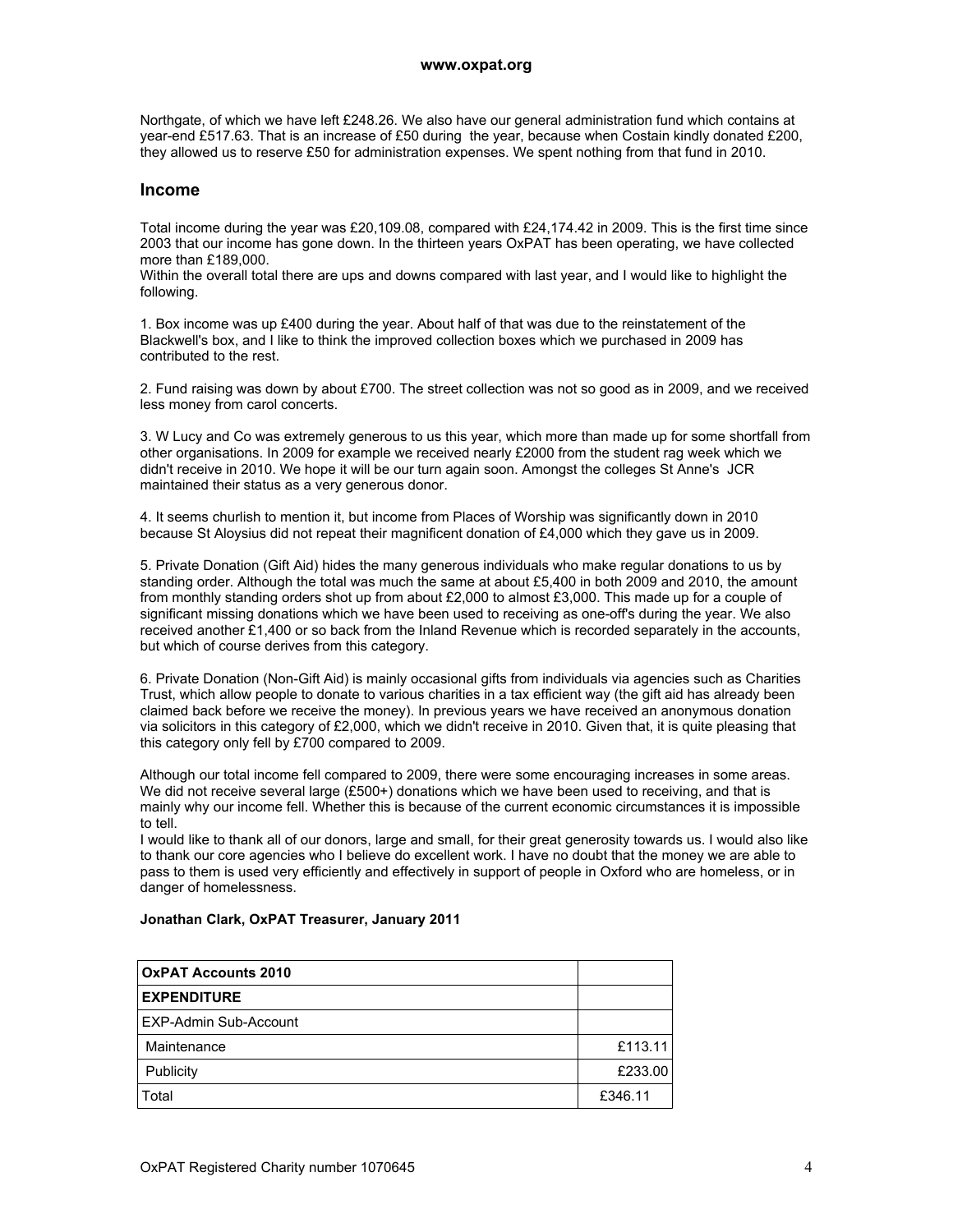| <b>EXP-Grants - Charities</b>                   |            |
|-------------------------------------------------|------------|
| Aspire Oxfordshire                              | £1,185.00  |
| Cherwell Housing Trust (Simon House)            | £2,370.00  |
| Church of God - Soup Kitchen                    | £1,185.00  |
| <b>Connection Oxford</b>                        | £2,370.00  |
| Julian House                                    | £2,370.00  |
| O'Hanlon House                                  | £2,370.00  |
| Steppin' Stone                                  | £2,370.00  |
| The Elmore Team                                 | £2,370.00  |
| The Gap                                         | £1,200.00  |
| The Gatehouse                                   | £2,370.00  |
| Total                                           | £20,160.00 |
| <b>EXP-Grants - Individuals</b>                 |            |
| Smart CJS                                       | £200.00    |
| <b>Specialist Community Addictions Services</b> | £148.93    |
| Total                                           | £348.93    |
| <b>TOTAL EXPENDITURE</b>                        | £20,855.04 |
| <b>INCOME</b>                                   |            |
| <b>INC - Boxes</b>                              |            |
| <b>Blackwells</b>                               | £295.19    |
| <b>Bunters</b>                                  | £60.09     |
| Christchurch Porter's Lodge                     | £31.64     |
| H Wellcome                                      | £40.66     |
| <b>LMC</b> International                        | £9.42      |
| M&S, Summertown                                 | £931.64    |
| Railway Station                                 | £610.84    |
| Roynon                                          | £40.00     |
| St Michael's Shop                               | £95.53     |
| <b>Tourist Information Centre</b>               | £15.94     |
| <b>Town Hall</b>                                | £60.12     |
| Undesignated                                    | £13.40     |
| Total                                           | £2,204.47  |
| INC - Fund Raising                              |            |
| Carol Singing                                   | £413.46    |
| Carol Singing - St Barnabas School              | £316.51    |
| <b>Street Collection</b>                        | £762.03    |
| Total                                           | £1,492.00  |
| INC - Organisations                             |            |
| Brasenose JCR                                   | £275.00    |
| Costains                                        | £200.00    |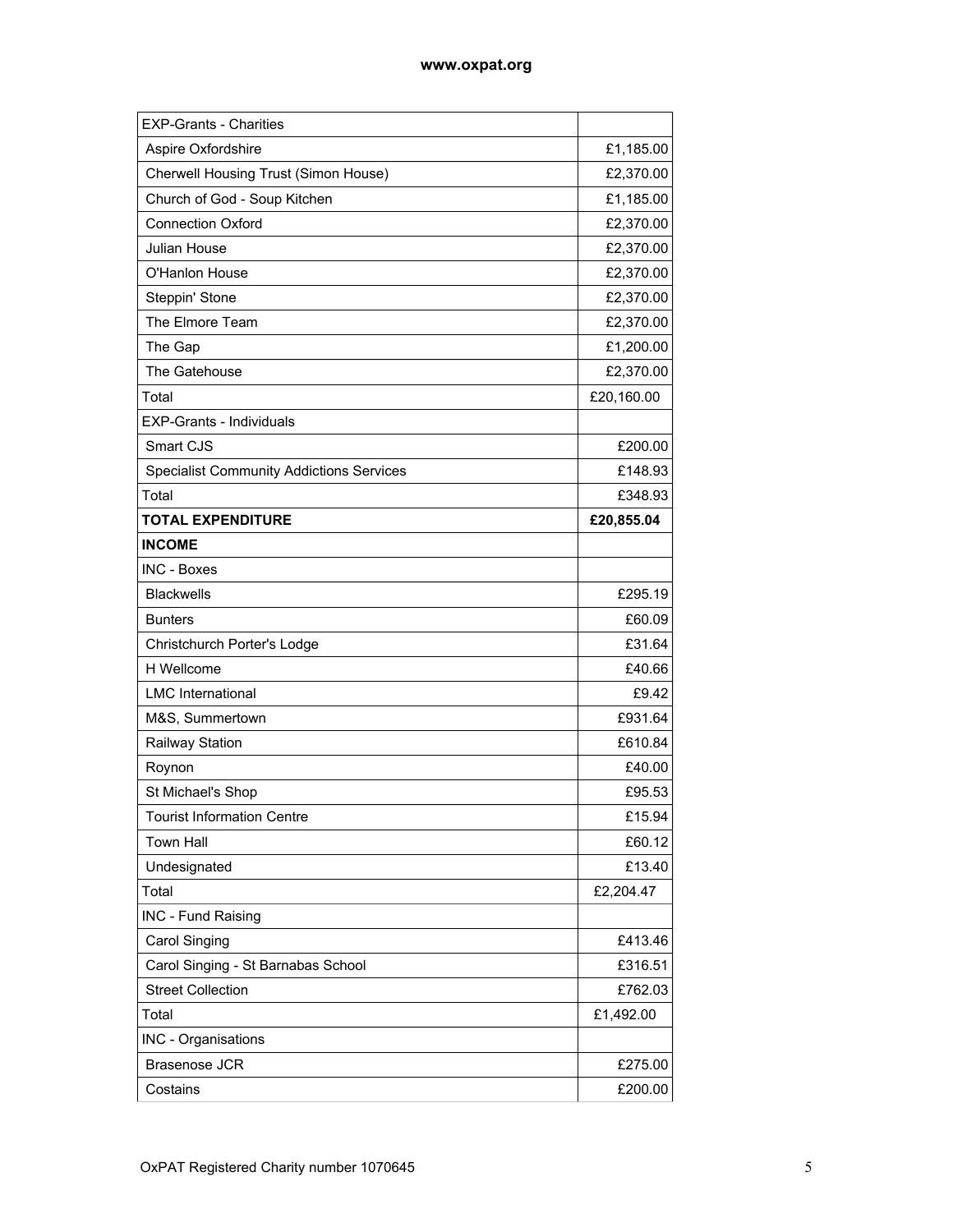| Deanery Pennwood House                             | £200.00    |
|----------------------------------------------------|------------|
| <b>Exeter College</b>                              | £100.00    |
| W Lucy & Co                                        | £4,000.00  |
| <b>OXHUB</b>                                       | £35.30     |
| St Anne's JCR                                      | £606.00    |
| St Hilda's JCR                                     | £2.67      |
| <b>Wadham Students Union</b>                       | £240.00    |
| Total                                              | £5,658.97  |
| INC - Places of Worship                            |            |
| Rose Hill Methodist                                | £68.00     |
| St Aloysius - The Oratory                          | £406.50    |
| St Michael at the Northgate                        | £328.57    |
| Total                                              | £803.07    |
| INC - Private Donation (Gift Aid)                  |            |
| Annual                                             | £1,020.00  |
| Monthly                                            | £2,969.00  |
| Occasional                                         | £900.00    |
| Quarterly                                          | £450.00    |
| Total                                              | £5,339.00  |
| INC - Private Donation (Non-Gift Aid)              |            |
| Anonymous                                          | £60.00     |
| CAF                                                | £1,545.96  |
| <b>Charitable Giving</b>                           | £245.00    |
| <b>Charities Trust</b>                             | £466.93    |
| Individual                                         | £155.00    |
| MyCharityPage                                      | £456.00    |
| Total                                              | £2,928.89  |
| <b>INC- Bank Interest</b>                          | £0.39      |
| INC- Inland Revenue (Gift Aid) Refund              | £1,429.45  |
| Unknown                                            | £252.84    |
| <b>Total Income</b>                                | £20,109.08 |
|                                                    |            |
| <b>RECONCILIATION WITH BANK</b>                    |            |
| Opening Balance                                    | £1,608.01  |
| Income                                             | £20,109.08 |
| Expenditure                                        | £20,855.04 |
| <b>Closing Balance</b>                             | £862.05    |
|                                                    |            |
| <b>ADMINISTRATION SUB-ACCOUNT (included above)</b> |            |
| Opening Balance                                    | £467.63    |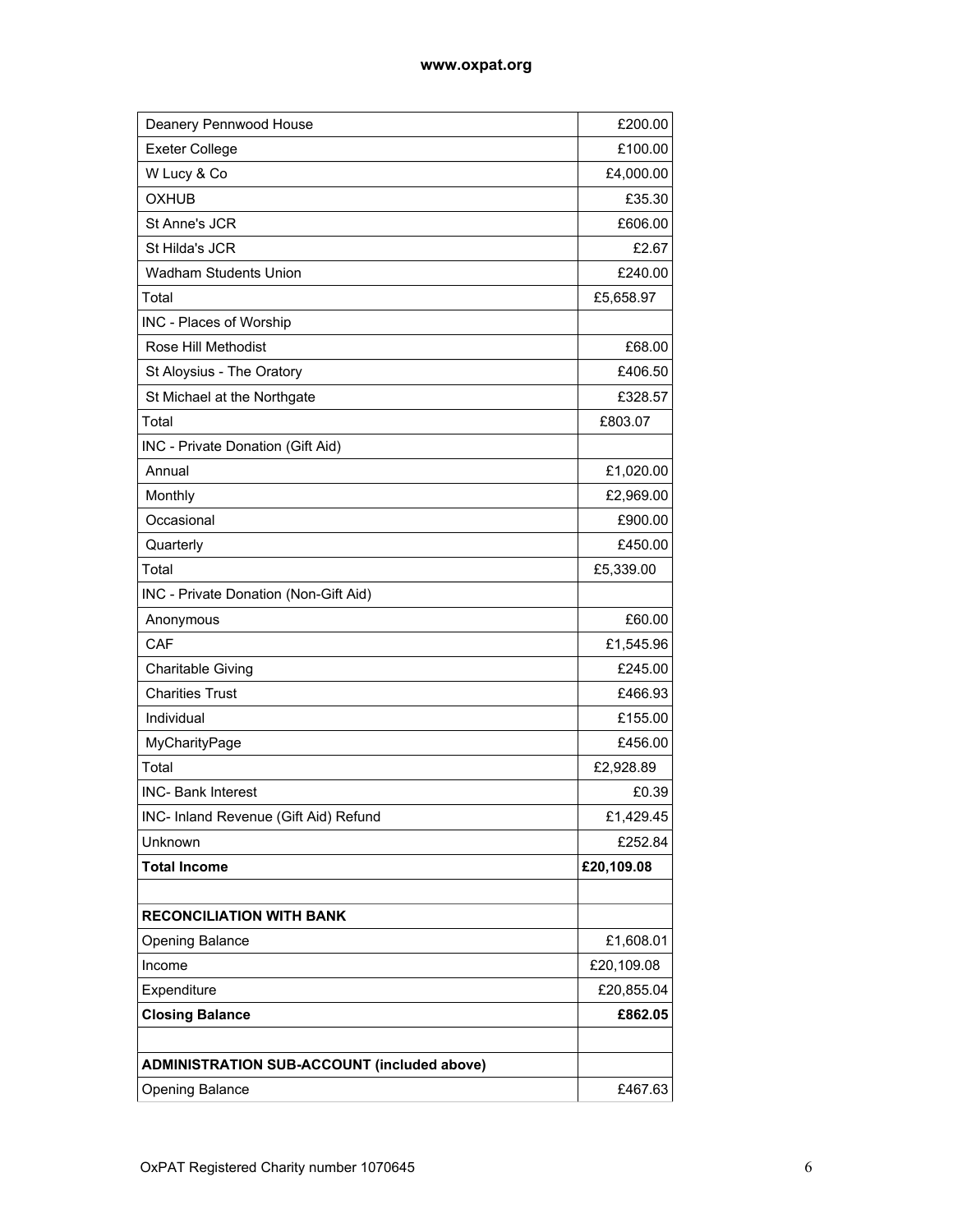| Income                                      | £50.00  |
|---------------------------------------------|---------|
| Expenditure                                 | 0       |
| <b>Closing Balance</b>                      | £517.63 |
|                                             |         |
| ST MICHAEL'S GRANT ACCOUNT (included above) |         |
| Opening Balance                             | £594.37 |
| Income                                      | £0.00   |
| Expenditure                                 | £346.11 |
| <b>Closing Balance</b>                      | £248.26 |

# **4 Grants Policy**

## **Core Principles**

- 1. OxPAT funds are to be used to provide direct help to homeless or vulnerably housed adults e.g. food, clothing, shelter, rehabilitation.
- 2. OxPAT funds are not to be used to fund administration nor on-going costs, nor to discharge statutory duties.
- 3. OxPAT funds will only be distributed to or through recognised charitable agencies; and must be spent by or under the supervision of such an agency.

## **Distribution**

The monies received by OxPAT are distributed through agency welfare funds to be spent on welfare services, rehabilitation, accommodation and training and education to help people to get off the streets and move forward.

## **Core Agencies**

OxPAT will aim to distribute most of its funds to a core group of agencies via regular monthly standing orders to their welfare funds. It is each agency's responsibility to ensure this money is spent in accordance with OxPAT's core principles and to report back at the end of the calendar year as to how it has been spent.

## **Specific applications**

Some of OxPAT's funds will be used to fund specific applications which are not from the core agencies. Examples of successful applications include requests for clothing, bedding, work tools, and transport costs to enable a person in need to travel to a job. To apply for a grant for a homeless, or vulnerable, person, please download the OxPAT Grant Application Form from the OxPAT website (WWW.OXDat.Org/), and follow the instructions on it.

# **5 Partners**

## **Core agencies during 2010 were**

**Simon House :** part of A2 Dominion Housing Trust **Connection Oxford :** support team for single vulnerable people **Julian Housing:** part of Oxford Homeless Pathways **O'Hanlon House:** part of Oxford Homeless Pathways **Elmore Team :** support for people with complex needs **The Gatehouse :** drop-in centre for over 25s **Steppin' Stone/The Porch : day centre**